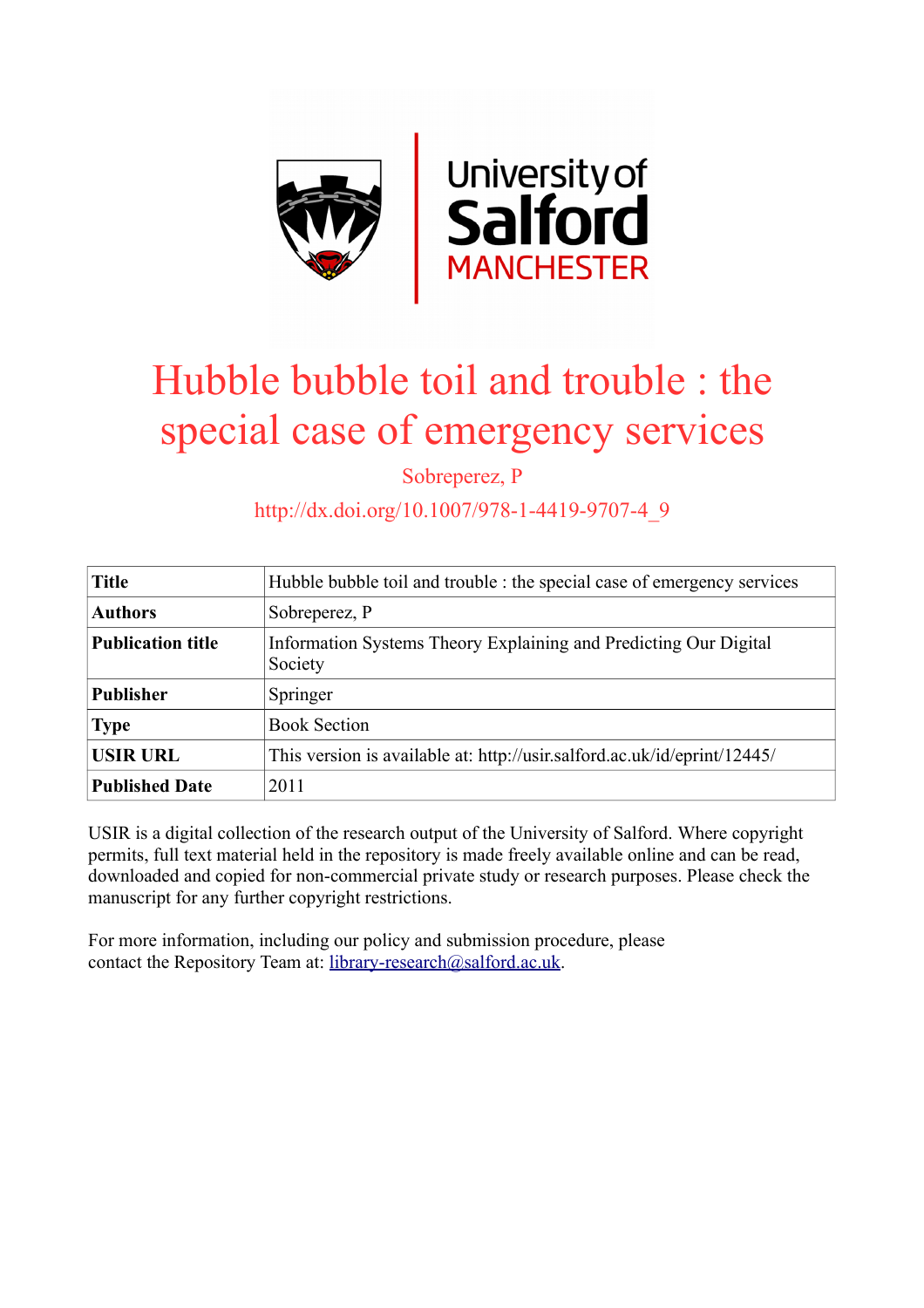## **Hubble Bubble Toil and Trouble: The Special Case of Emergency Services**

Dr Polly Sobreperez Salford Business School University of Salford Salford Greater Manchester [p.sobreperez@salford.ac.uk](mailto:p.sobreperez@salford.ac.uk)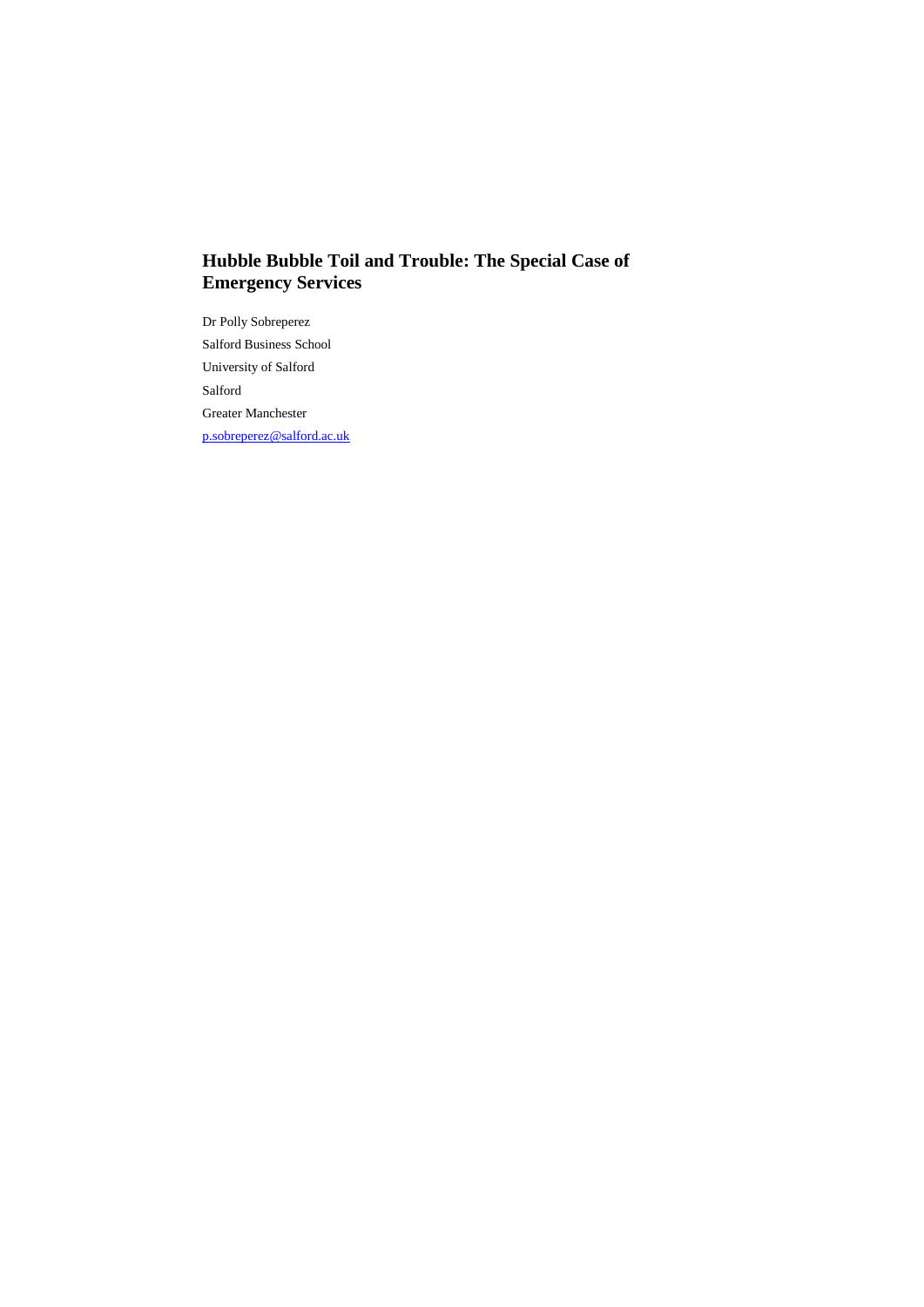## **Abstract**

The author outlines the technological frames strand of social shaping of technology theory and posits that the dimensions used by the major proponents of the theory to not necessarily apply to all situations. The proposal is to use an analogy of a technological bubble rather than a frame to describe in particular the interaction of emergency services personnel in emergency situations. The qualities of the bubble as soft-edged, three dimensional and ephemeral lends well to the correlation between the tasks beliefs and attitudes of emergency workers and their relationships with technological artefacts.

**Keywords:- Emergency work, technological frames, social shaping, technological bubbles**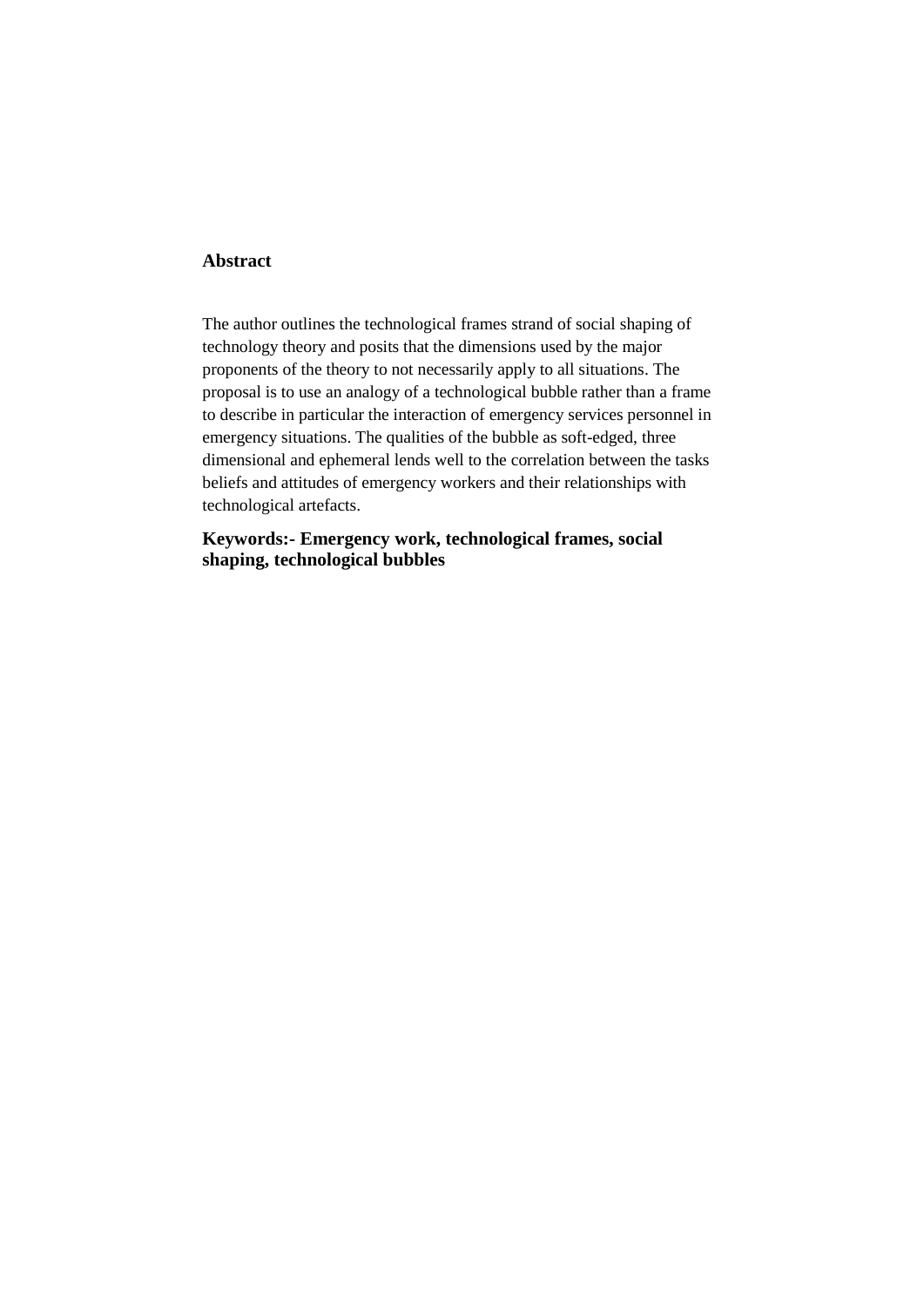## **Introduction**

The work of emergency services and similar tasks in emergency medical situations seems to pose several issues with regard to supporting information systems. This chapter applies the theory of technological frames from the social shaping of technology theory, to the very particular work of the emergency services and those employed in allied types of work. Studies from across the spectrum of those involved in emergency work are consolidated and synergised and common themes are recognized. The particular elements of information systems that apply to this type of work are identified and technological frames theory is then used to explain the views of emergency work professionals towards different types of information systems. The author suggests that Technological Frames are inappropriate to describe emergency situations and proposes a new analogy of the 'technological bubble' which corresponds more closely with those factors particular to emergency services.

### **Social Shaping of Technology Theoretical Background**

Social shaping theorists (Mackenzie and Wajcman 1985; Edge 1988) argue that technologies are socially shaped in that their resulting material form reflects the political, economic and social circumstances of their development. They posit that the practices, assumptions, beliefs and language involved in design and manufacture are built into the technology and have consequences for deployment and implementation.

Relevant Social Groups

The theory of technological frames (Bijker 1993; Orlikowski and Gash 1994) furthers this explanation and brings in the notion of shared technological frames of reference, where members of relevant social groups (Pinch and Bijker 1984) share perceptions, attitudes and approaches to technological artefacts and their usage, and are said to share technological frames of reference. In and across organisations, many such groups are likely to emerge and some individuals may be members of several groups in that for example, they may be both a manager and a user.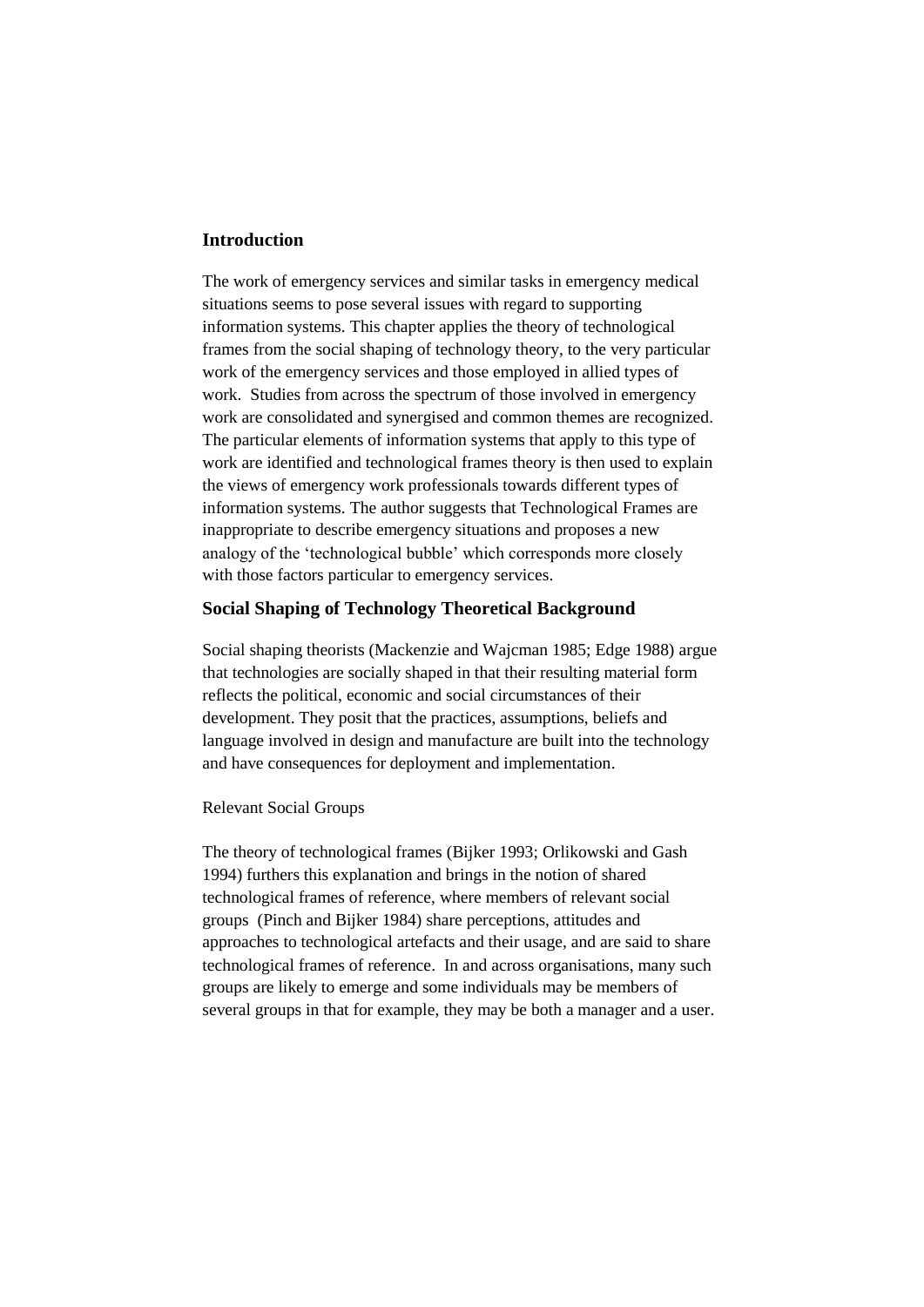Group members may be technical specialists, suppliers, consultants, policymakers, existing users with knowledge of preceding systems, new users with no experience, users with experience of alternative or competing systems, managers, supervisors and other consumers of resultant data, both internal and external to the organisation. Significantly group members may also include those who do not interact directly with the technology, known as secondary users (Ferneley and Light 2006).

It is clear from the diversity of identified relevant social groups across a variety of studies (Iivari and Abrahamsson 2002; McGovern and Hicks 2004) that these groups will have differing understandings of the purpose and utility of the technology; differing views of the usefulness and accuracy of the data produced; and differing views of data ownership $^1$  and resultant implications.

## **Review of technological frames theory**

1

The notion of technological frames states that relevant social groups share assumptions, knowledge and expectations expressed through language, visual images, metaphors and stories (Orlikowski & Gash 1994).

Frames are constructed as an interaction around an artefact or process, and comprise shared elements such as tacit knowledge, objectives, organisational constraints, shared methods, and procedures and problems. In this way the relationships between relevant social group members are captured but made fluid and open to change where the elements change. Frames are flexible in structure and content and have variable dimensions that shift in relevance and content over time and according to changing context. According to Orlikowski and Gash (1994), frames typically operate in the background and can be helpful in that they reduce uncertainty of conditions, structure organisational experience and allow common interpretations of ambiguity. They can also have constraining

<sup>&</sup>lt;sup>1</sup>The issue of data ownership in this instance does not refer to the legal control of information and access rights to it, but rather to the feeling of possession of and responsibility for data generated as a result of one's own work.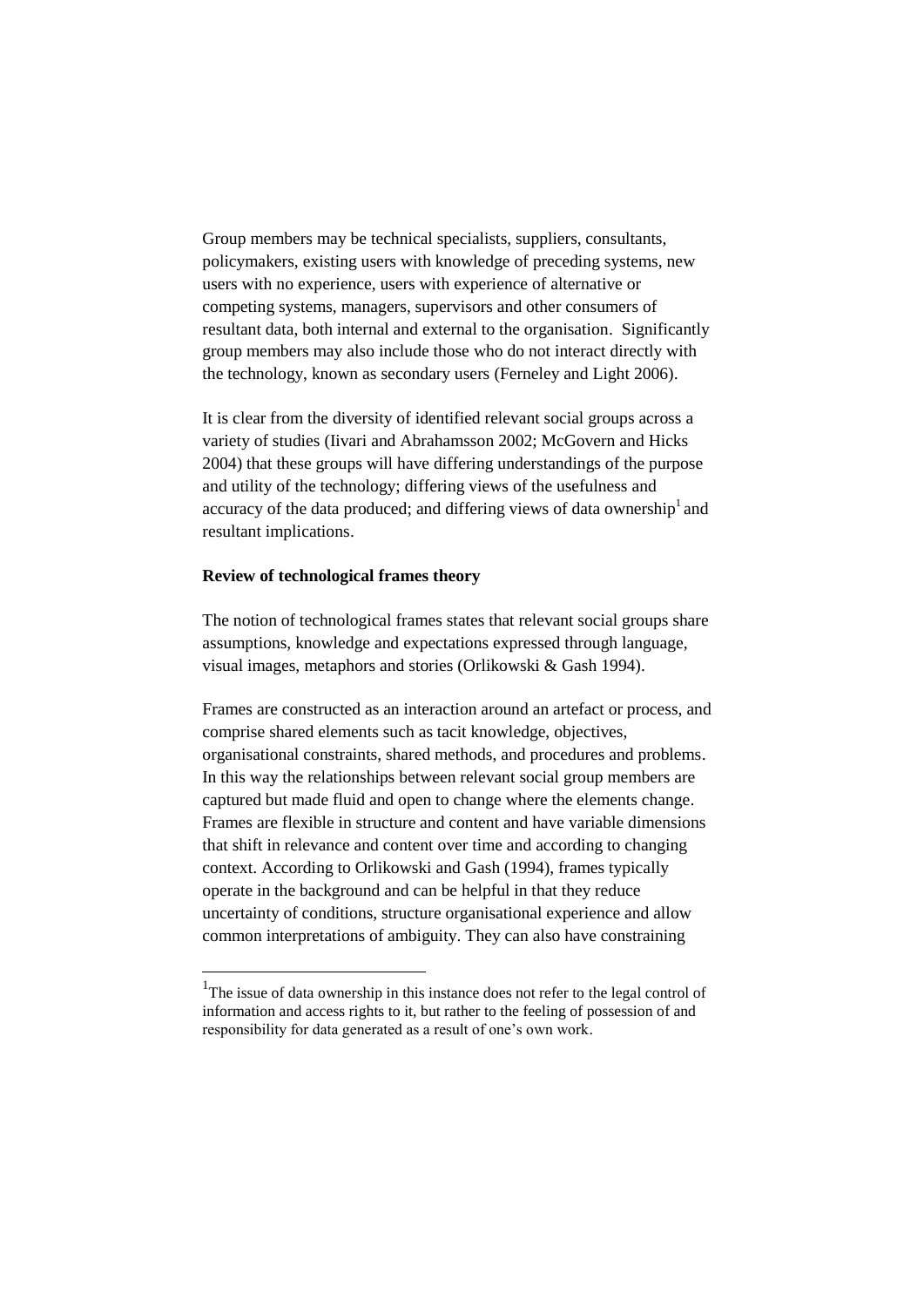effects in that they reinforce established and possibly negative assumptions and knowledge, inhibit creative problem solving and distort information to fit existing cognitive structures (Orlikowski and Gash 1994). Orlikowski and Gash use framework dimensions that are common to most organisations and use three main domains to contrast their case study frames. These are: nature of technology, technology strategy (including motivation and criteria of success); and technology in use (including priorities and resources, training, ease-of use, and security and quality policies).

Another issue regarding technological frames is the concept of congruence and incongruence (Orlikowski and Gash 1994). Congruence of technological frames implies similar expectations around the role of technology in business processes and incongruence implies important differences in expectations or assumptions around key technological aspects. Sobreperez (2008) suggests further preconditions for frame incongruence such as enforced proceduralisation, and cultural issues. A more recent study (Prell 2009) develops a useful alternative method for analyzing technological frames by identifying congruent or differing goals, problems and strategies as well as tacit knowledge and key material resources, reverting back to the original frame dimensions as outlined by Bijker (1993) .

Davidson's (2002) review of technological frames theory suggests that most applications of theory fail to investigate; the process of 'framing'; the cultural and institutional foundations of frames; and the characteristics and consequences of frame structure. She points out that the majority of studies are by their very nature contextually bound as case study scenarios and fail to further the theory, simply recognising their existence in a particular case study setting.

One implication of social shaping of technology theory is that the specific usage of systems in all workplace situations is often not known at the time of design and implementation. This is particularly true in emerging technologies where potential uses and usefulness are often not well understood by suppliers, users, developers or managers (Gasser 1986). To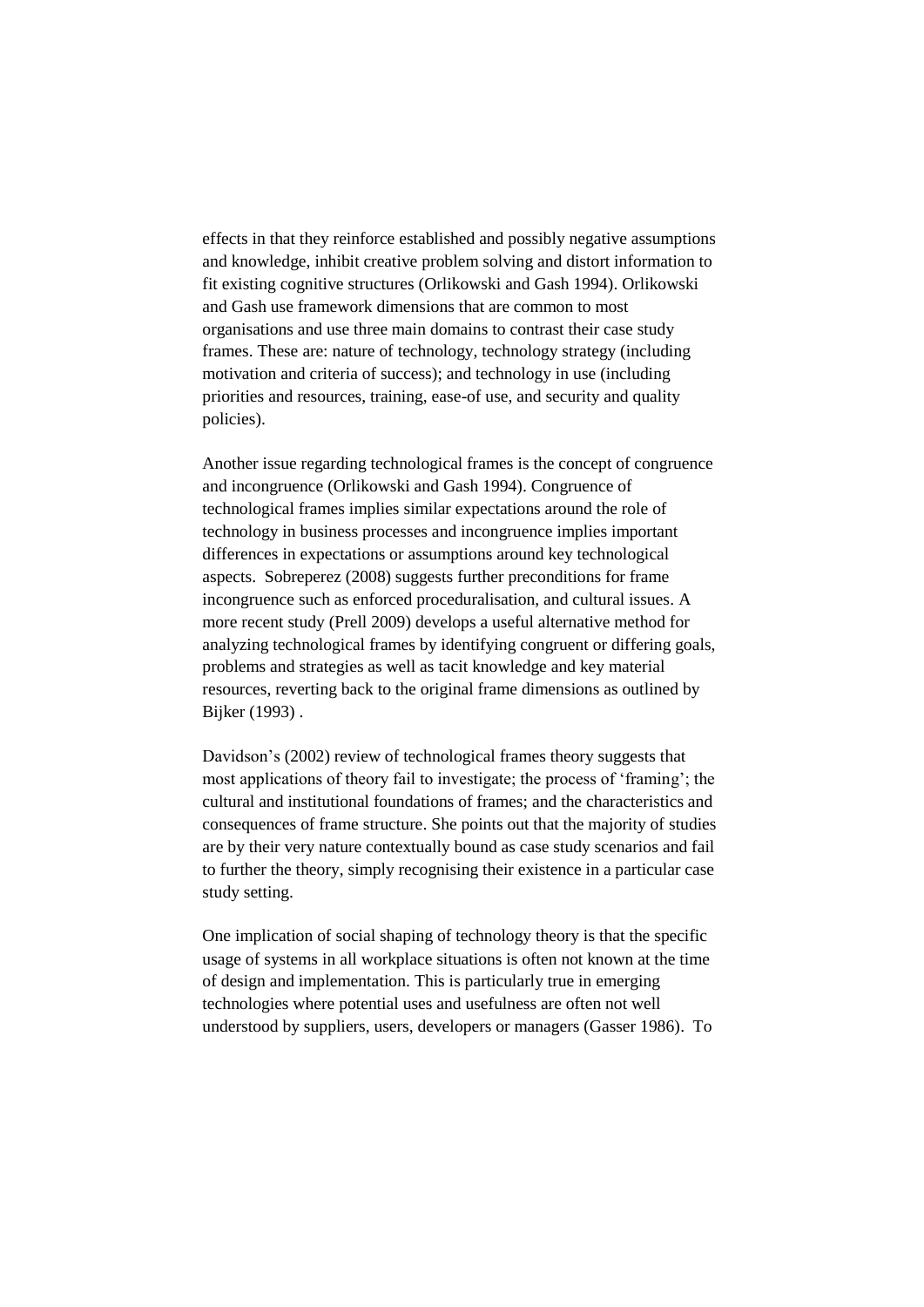include and consider these users, both final and intermediate, draws attention to the full range of groups of people included in systems development, implementation and deployment.

Differing attitudes to Data Collection and Usage

Differing attitudes to data collection and usage are often the result of incongruence in technological frames of reference. Often, and across several studies, (Lankshear and Mason 2001; Ferneley and Sobreperez 2006; Sobreperez 2008) there is little understanding at operator level of the usage of information. Operators view this with some acrimony as surveillance leading to personal performance monitoring. The data is often used to calculate bonuses and feeds forward into informal verbal reward and admonishment situations and into formal annual appraisals. However, it is also used by managers to review and plan workflow, site new equipment, and forecast expansion potential. The very hierarchical and adversarial nature of the organisational culture may lead to an ethos of mistrust and misunderstanding, so that each faction or group not only do not understand but do not want to understand the requirements of the others.

This perspective is highlighted by Howcroft and Wilson (2000) who discuss the politics of IS evaluation concluding that the issues, factors, measurements, and benchmarks attended to and studied in evaluations are determined by those with a particular political agenda. They are likely to justify decisions and investments already made, likely to be heavily influenced by those who selected and ordered systems, may be from the same department or may even be the same individuals. They are also unlikely to measure such soft factors as usability, user satisfaction or ease of use. Howcroft and Wilson (2000) argue that despite protestations of objectivity and independence, there are often factors involved in IS evaluation which would be viewed differently by different relevant social groups, and that the evaluation process is distorted by those with the power to legitimize views of systems.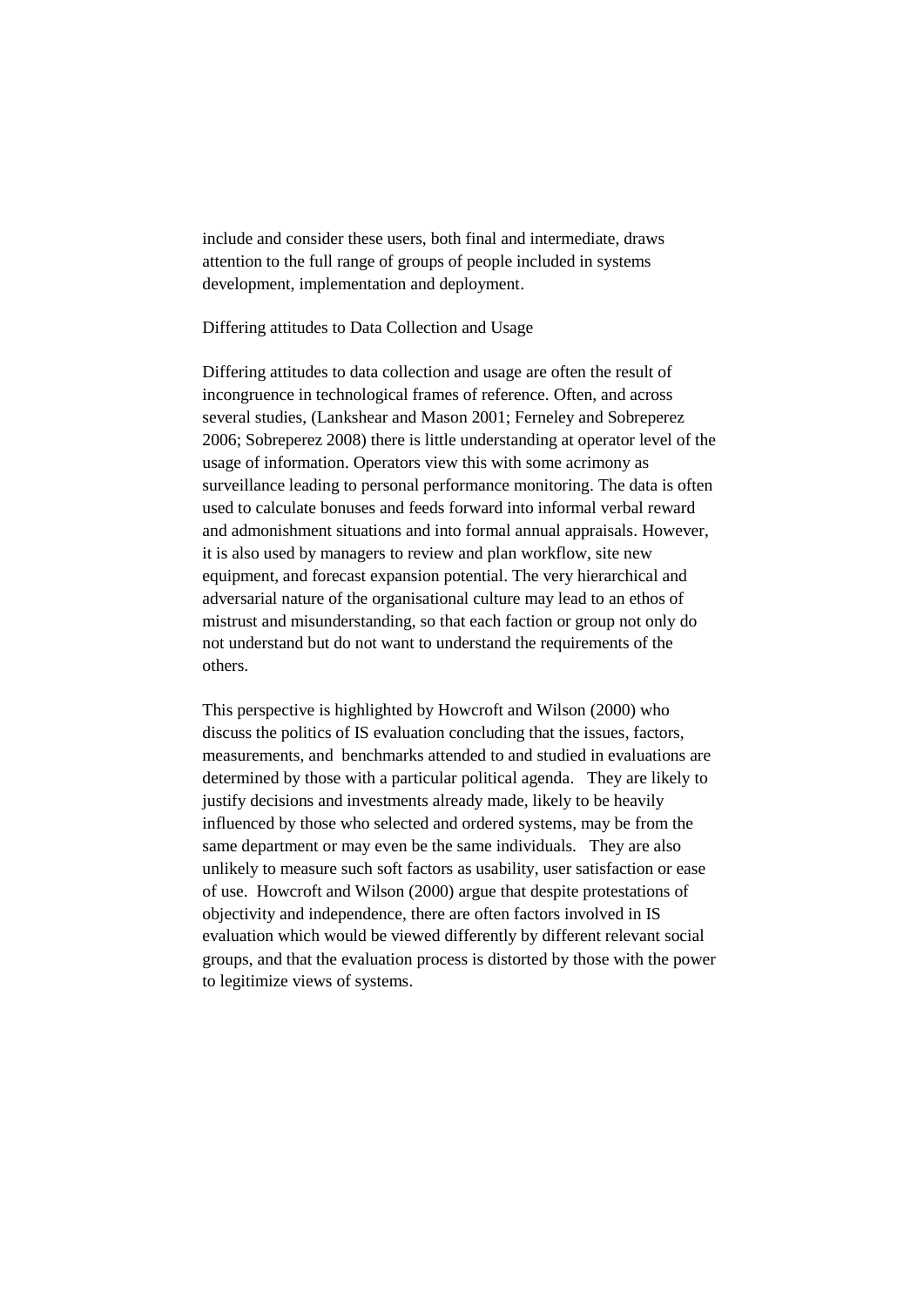This position is also evident in a Fire Service study (Sobreperez & Ferneley 2006) where visits to the local statistics office of the County force and to the Office of the Deputy Prime Minister revealed quite different attitudes to the information systems including those of acceptance, approval confidence and trust. The very idea of communicating and cooperating with users undermines the status, power and privilege of managers, developers and those that 'know best' how to organise work activity (Markus 1983). The groups involved in the development and usages of information systems often have different priorities and goals and this creates the potential for conflict and controversy.

Although this may be true in a standard organisational setting, the very opposite is true in the emergency situation. The technology is not shared, but the problems priorities and goals are shared and in this way a technological frame's dimensions are better described using these concepts. This position is more in line with the original frame dimensions identified by Bijker(1993) than with those identified by Orlikowski and Gash(1994).

## **Emergency Services**

The complexity of interactions between groups has been highlighted (Fincham, Fleck et al. 1995) as a probable cause of even further problems where complex human action, not necessarily understood in depth by developers and technical specialists, is intended to be supported using information systems. This is particularly true where each incident is different and stakeholders, both individually and as a group, bring a large amount of tacit experience and knowledge to a situation. In emergency services, each incident is extremely idiosyncratic and must be dealt with so dynamically that there can be no 'right answer' to the way it is handled. Although organisations such as police or fire authorities and individual hospital and ambulance services issue risk management policies in an attempt to improve practice and minimise risk, the particular circumstances of each incident render these into guidelines at best.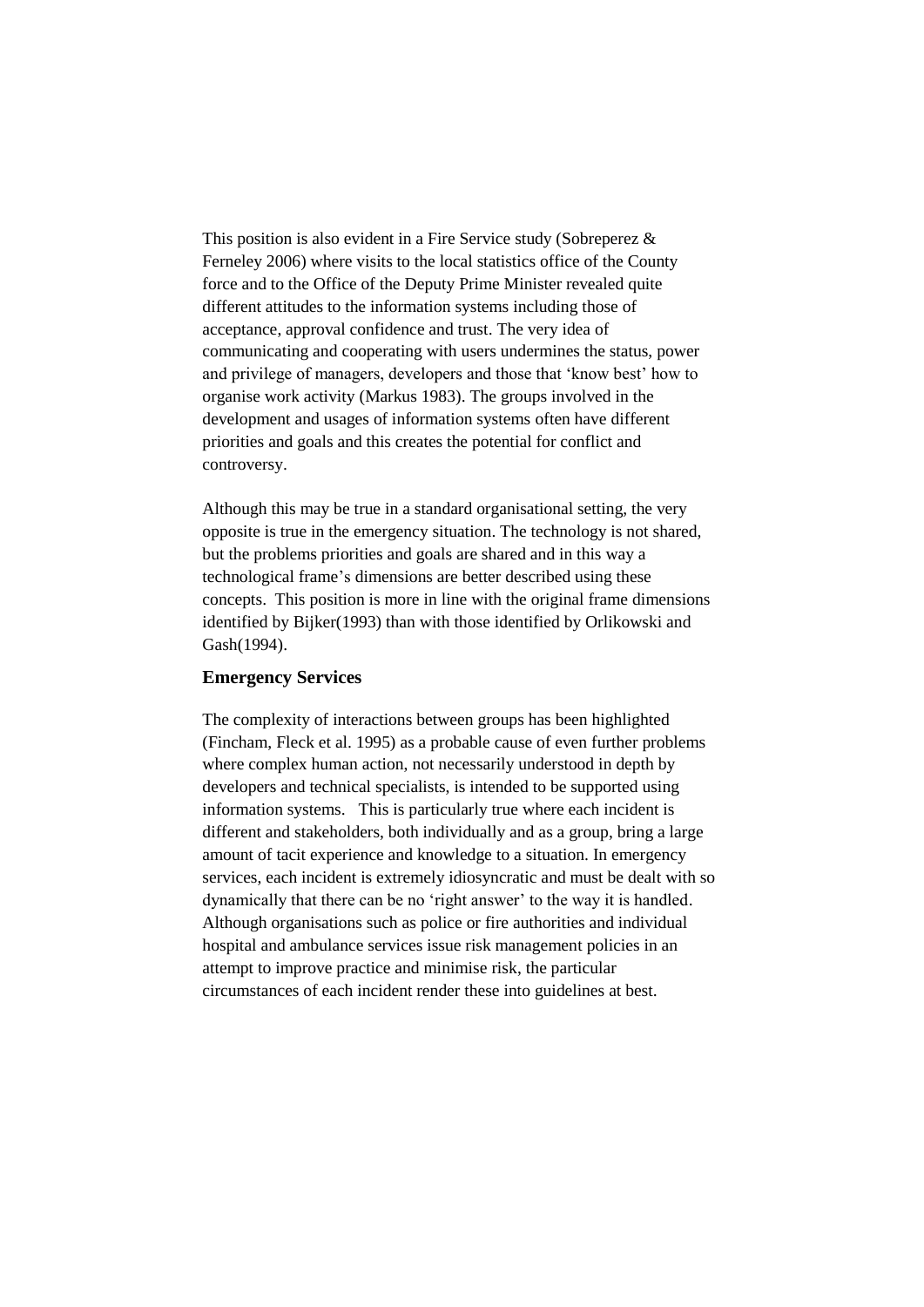Approaches are and must be contingent on the location and severity of the incident; the speed of occurrences, events and responses; the skills and expertise of those present; and the response of the control centre and senior employees present or not present. As each incident is unique it becomes difficult to draw up and apply rules and guidelines and it may be that what superficially appear to be similar incidents are dealt with entirely differently in response to a variety of factors which will be complex and problematic to identify. In view of this it becomes increasingly challenging to create information systems to match and support workforce action or to manage knowledge across an organisation involved in highly complex individualistic, distinctive incidents which need to be grouped and consolidated in a variety of ways to be presented to policy makers and managers.

## Emergency situations

Recent studies which involve workplaces associated with the public sector and in particular health services, emergency services and social work highlight situations which seem unique to emergency situations. These include papers covering issues of acceptance and resistance in the fire service (Xiaodong, Chen et al. 2004; Ferneley, Sobreperez et al. 2005; Ferneley and Sobreperez 2006); papers covering workarounds and success or failure perceptions in the UK NHS including surgeons, nurses and midwives (Lankshear and Mason 2001; Timmons 2003; Kobayashi, Fussell et al. 2005; Lankshear, Ettorre et al. 2005; Blegind Jensen and Aanestad 2007), in the ambulance service (Beynon-Davies 1999) and in social work, (Broadhurst, Wastell et al. 2010). This chapter is not confined to the recognised 'classic' emergency services of police, fire, and ambulance, but also extends to include emergency situations in social work and in hospital wards. In this case then emergency then can be defined as situations where there is immediate threat to life, health, property or the environment.

Analysis of emergency situations covering literally life and death situations reveals that the work is highly complex and involves judgement and decision making and continuous dynamic risk assessment. In emergency decision making, there is often incomplete information and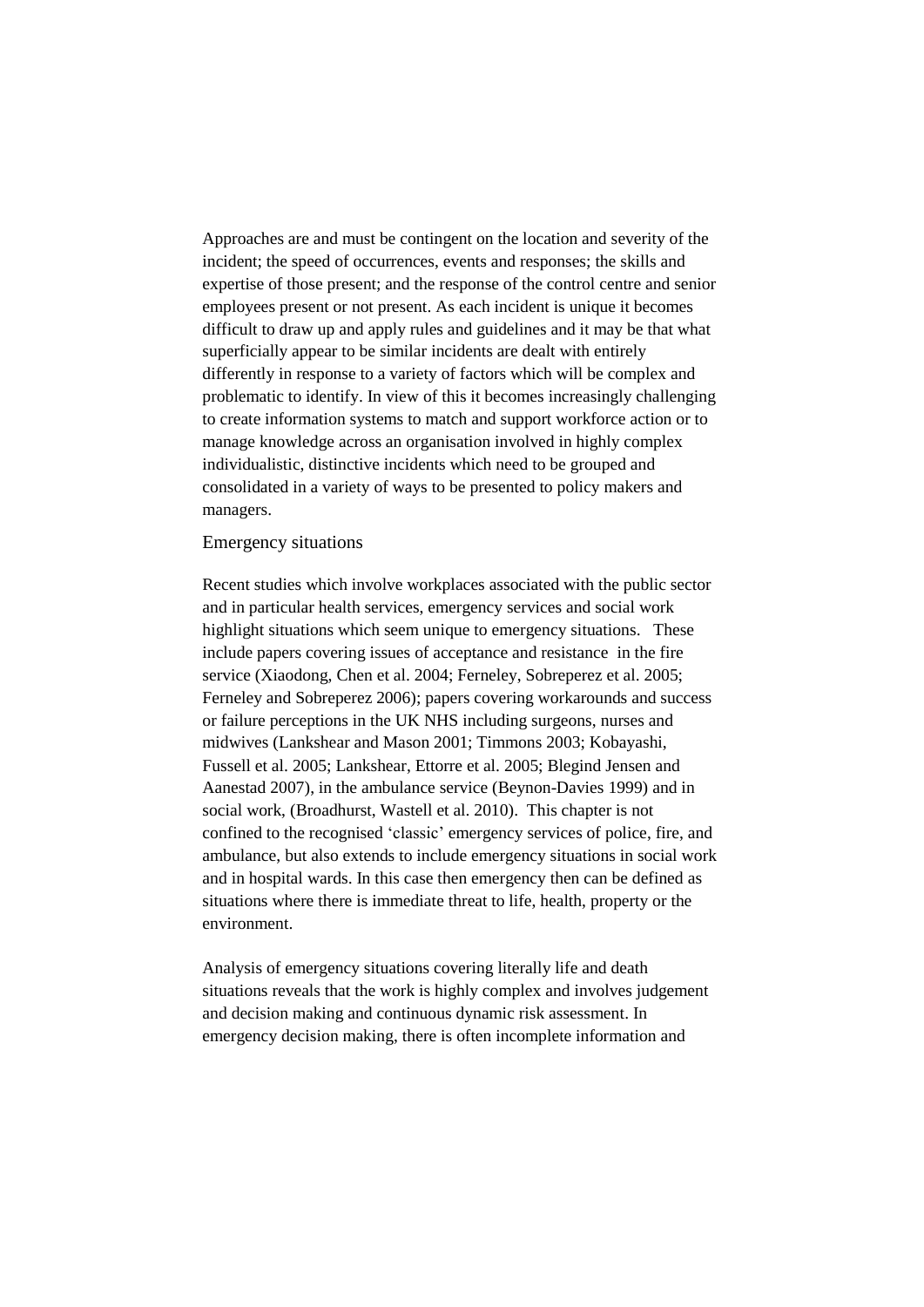uncertainty; there may be a variety of 'expert views' on the assumptions that can possibly be made and the most appropriate way forward in the light of incomplete and constantly changing information.

An emergency incident or medical situation is likely to include many professionals and specialists with in depth knowledge and expertise of a single aspect of the emergency situation. For example a road traffic accident may include police, fire and ambulance workers, and within these specialists in traffic management, chemical and fuel spillage, particular types of injuries, paramedics, trauma specialists, helicopter pilots, extrication specialists and a myriad of other skills and professions. An emergency in a hospital will include doctors, nurses of various levels, and again specialists such as midwives, anaesthetists, and various technicians. Several have criticised technological frame theory for ignoring workplace hierarchies and assuming equality across groups (Russell 1986; Winner 1993), whereas in reality the hierarchy changes according to the unfolding subcomponents of the event. The traditional hierarchy is often not available and contingent decisions must be made.

#### Emergency Decision making

Decision making in emergency circumstances is not an individual issue based on expertise and judgement, instead decisions are made in interactions among various members and categories of staff in relation to various risks. Individual decisions are often open to dispute, negotiation and occasionally the pulling of rank. This leads to difficulty in determining responsibility for and attribution of decision making. Often decisions emerge from a range of informal and tacit invisible consultations and conversations (Lankshear, Ettorre et al. 2005).

A study of birth delivery suites (Cioffi 2000) highlights the hierarchies involved in emergency decision making. When birthing situations hit complications, midwives, although they know well what should be done, and often have many more years experience than an individual doctor, often bring in doctors for 'formal' decision-making. Despite this, midwives are involved in continuous informal decision- making activities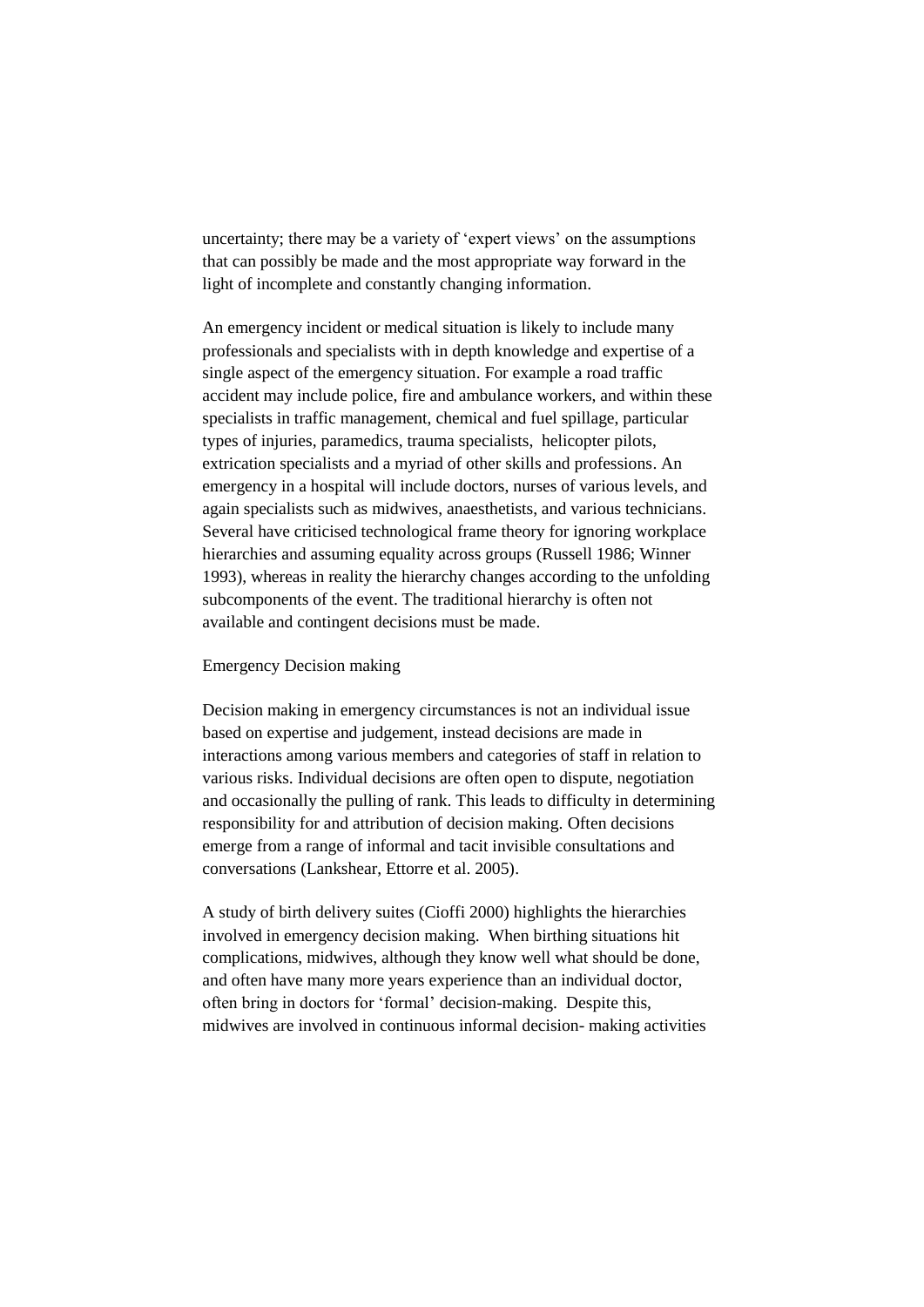through constant monitoring and often pool this information leading to a 'joint competence' (Hn Tjore 2000) by calling on the experience of a variety of colleagues and thus providing reassurance by legitimising decisions. Clearly the decision to involve a doctor as a formal decision maker is one of the most important decisions. The minimising of risk in delivery suites occurred in this study when decisions regarding particular at risk patients were collective. In this way then, it seems clear that, in practice, decision-making in emergency situations is a socially negotiated activity (Horlick-Jones et al 2001).

Formal methods of record keeping present decision-making as individual, in that only an individual can log into information system under their personally allocated user name and password and thus the recording of a decision becomes attributable to them. Recognition that there may be a variety of expert opinions and views has led NHS administrators in an attempt to regulate decision-making, to minimise risk and improve practice through policy. This has led to regular clinical audit and increased support for technological interventions, and most importantly the issue of accountability. Typically public information systems serve multiple users and users crossing political jurisdictions (Newcomer and Caudle 1991). This includes policy and practice on primary purpose of the data, freedom of information requirements, privacy and confidentiality safeguards, data sharing, and attribution of data entry.

#### Accountability and information recording

The increasingly litigious and 'heads will roll' accountability of the public sector in the light of errors, omissions and oversights makes the fear of litigation paramount in the minds of professionals in emergency situations. Several authors (Symonds 1987; Clements 1991; Symonds 1993; Symon 1998) have concluded that risks are avoided in order to prevent litigation (James 1993). In the NHS, within this risk avoidance culture, strategies are developed to ensure any patient's accusation that the provision of care was less than satisfactory cannot be 'blamed' on individuals or teams and this has been entitled 'defensive medicine' (Kessler and McClellan 1996).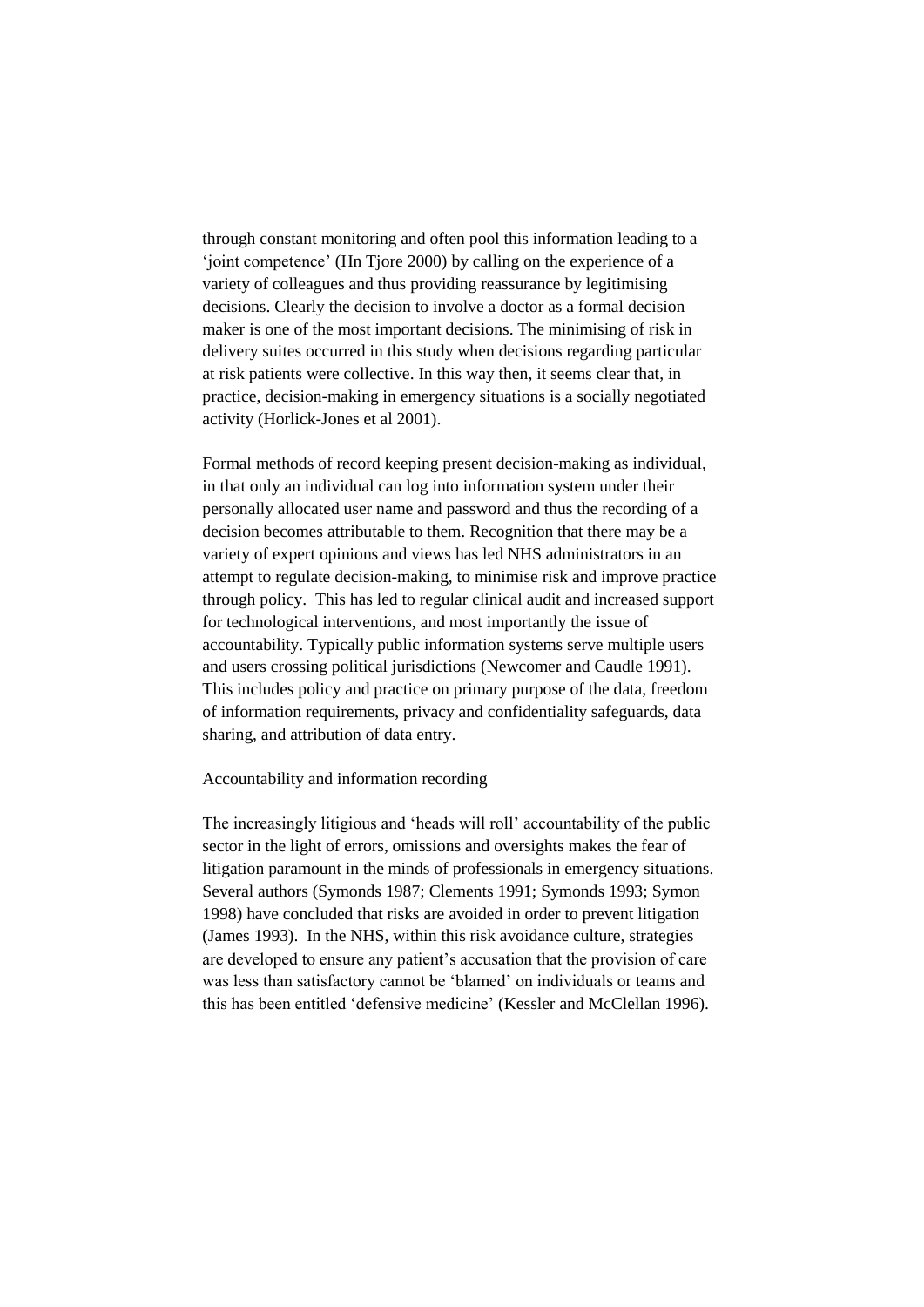These two issues; fear of litigation and enforced individual data entry, can lead to distrust of and resistance to information systems in emergency settings. For example consider Lankshear and Mason's (2001) study of situations in a maternity ward where midwifes and practitioner users did not appreciate the ramifications to the dataset of circumventing various data capture processes. So, whilst from the user's perspective the system hindered their working practices, from a management perspective the workarounds had negative ramifications as they destroyed the information system's data integrity. This ties in with the concept of technological frames from the Social Shaping of Technology theoretical framework (Orlikowski and Gash 1994) in that the differing 'relevant social groups' have differing technological frames for perceiving, understanding and accepting the information systems within their organisations.

Technological frames theory suggests that a process of action and interaction involving communication and collaboration between relevant social groups form and shape the technology (Van Maanen and Schein 1979; Porac, Thomas et al. 1989). The different levels and areas of expertise in many overlapping fields, and the different objectives, priorities and concerns of these groups suggests that there is considerable potential for poor communication, discord and conflict. This is particularly true of professionals working in the emergency services.

## **Emergency workers**

It seems clear that the public sector is different from the private sector in that many public sector workers recognise a vocational element to their work, and to their identity. This may be particularly true in the case of education, health and social care, and in emergency services in that these occupations are intrinsically different from the clerical, administrative and managerial public sector occupations that support rather than deliver the primary function. Many public sector organisations have a largely administrative function, such as local councils, government departments and their local and regional functions, but a large number also include this vocational element which might be characterised by a desire to support and assist those who are in need, either temporarily or permanently, of assistance and help. This is a very loose definition and can be traced to the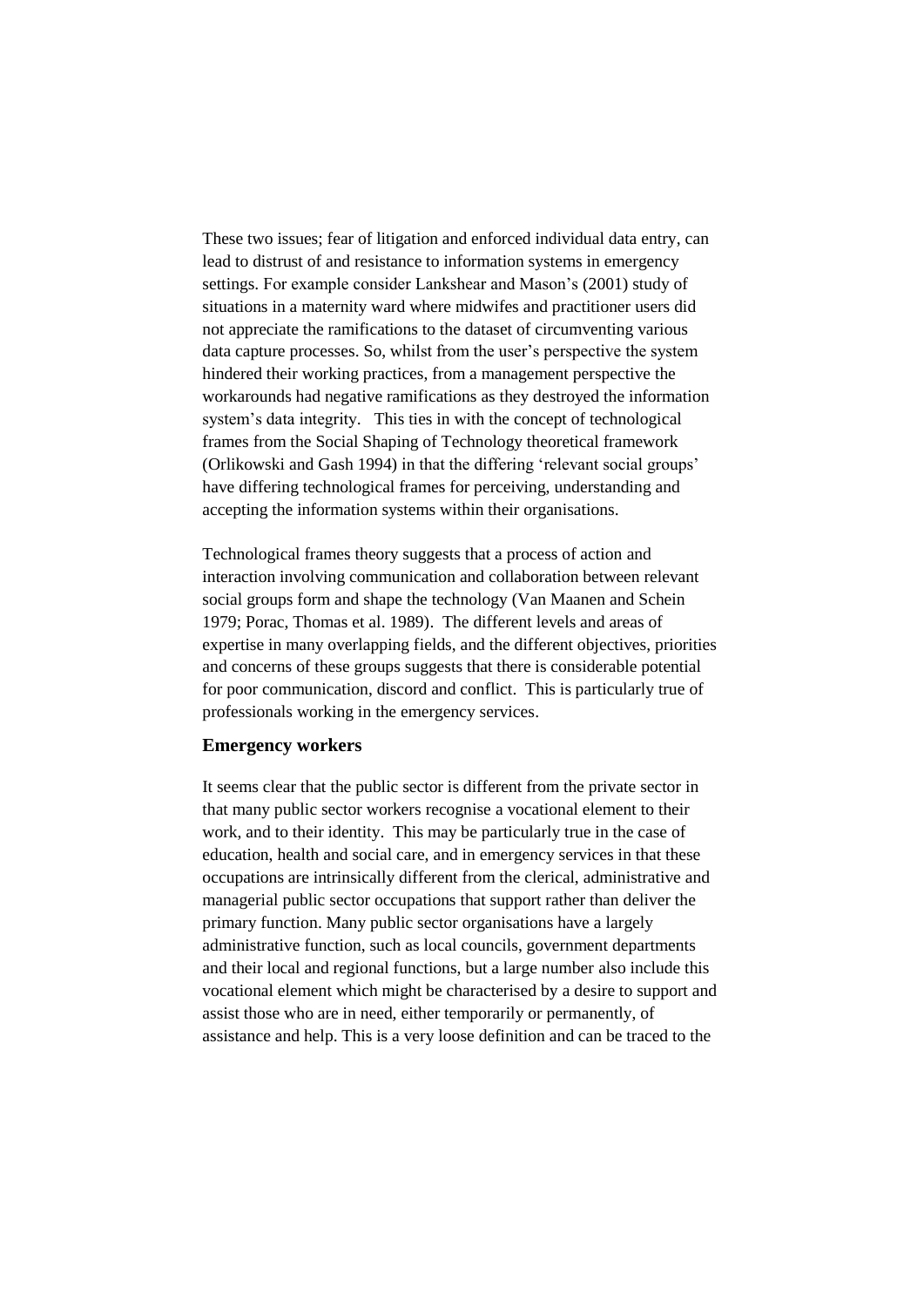work of Blum (1993) who describes a personal identification and personal engagement with values and ideals which engender a moral pull. Vocational professions are motivated by care and the specific needs of specific patients/pupils/people in danger in specific situations and employees respond to values external to themselves and appropriate to the occupation (White 2002). Blum identifies a transcendence of the personal in the name of the vocation.

Emergency services workers then are likely to have these vocational attitudes to their profession, but in addition they must have the personal resources to deal with dangerous and perilous situations often involving death and serious injury and the highly distressed individuals associated with such encounters. There has been some inconclusive work on the notion of the 'rescue personality' where Mitchell and Bray (1990) suggest that in order to effectively implement information systems, professionals must have knowledge of the unique personalities of emergency personnel and the specialized jobs they perform in extreme environments.

Could it be then that there are issues particular to these emergency professions that do not apply for example to production or banking scenarios? This is not to say that resistance is more usual, common or typical in these types of case study, but it may be useful to identity the particular factors present in these types of situations which make it difficult for information systems to be supportive and useful.

The suggestion of the author is that the view of identifying relevant social groups by their job title oversimplifies the idea of technological frames in two ways. Firstly there is the assumption that people fall into groups and that each group has a particular unchanging view or frame of reference when considering technology. Secondly there is an underlying assumption that group members already in a group identified socially, or in a work context, will share technological frames. For example, Ferneley and Sobreperez (2006) identify managers, firefighters and statisticians, Lankshear, Ettorre and Mason (2005) identify nurses and doctors and Prell (2009) identifies academics and professors, youth service workers, and students.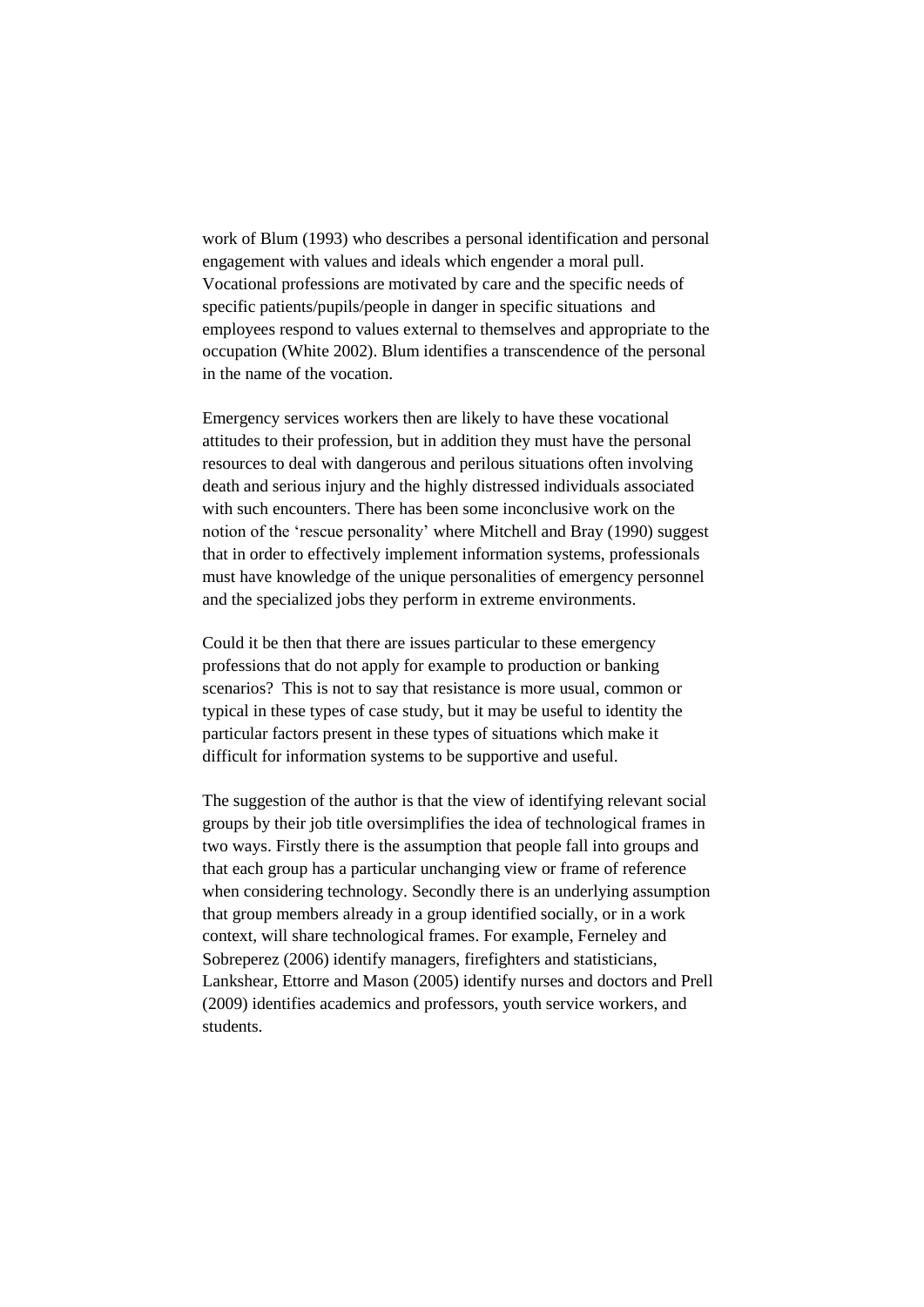This assumption is over simplistic, there may be many senior managers in any organisation who feel that systems are imposed from above, that they have no ownership of the data, and that there are significant differences between what actually happened and the recorded version. In this way then, members of a particular relevant social group, who share attitudes, opinions and points of view over their interaction with technologies, may cut across management hierarchies, job titles and salary scales. It may also be pointed out that management takes many forms from supervisor to managing director and that rather than viewing a polarity between managers and workforces, there is a continuum which includes many different levels of management, with all but the top level subordinate and answerable to the level above.

Emergency workers and technological frames

In addition, members of relevant social groups may have different attitudes to different types of technologies. An example is that in the fire service a working class, masculine culture prevails. Firefighters see themselves as brave men and heroes, unconcerned with the 'paperwork' of recording systems and emphasize their 'proper' work is facing danger to save lives and property. In the UK they are strongly unionised, protective of their masculine role as 'breadwinner' and resistant to the introduction of female firefighters(Sobreperez 2008). Firefighters hold differing attitudes to different categories of technology, as did nurses and medical staff in the Lankshear (2005) study. The workforce seems to separate technologies into those which support their primary role, i.e nursing or firefighting, and those which are seen as bureaucratic. A study of surgeons acceptance of EPR systems (Blegind Jensen and Aanestad 2007) found that surgeons were happy to use patient health monitoring technology to check vital signs during surgery and to facilitate the surgery, such as imaging, X rays, and scanning. However resistance was met when surgeons were required to undertake tasks previously done by others such as creating prescriptions, rather than leaving this to an administrator, and resistance to the keyboard and screen in the operating theatre was vocal, where such artefacts are seen to belong to other groups of workers, variously described as secretaries or administrators. The introduction of performance management techniques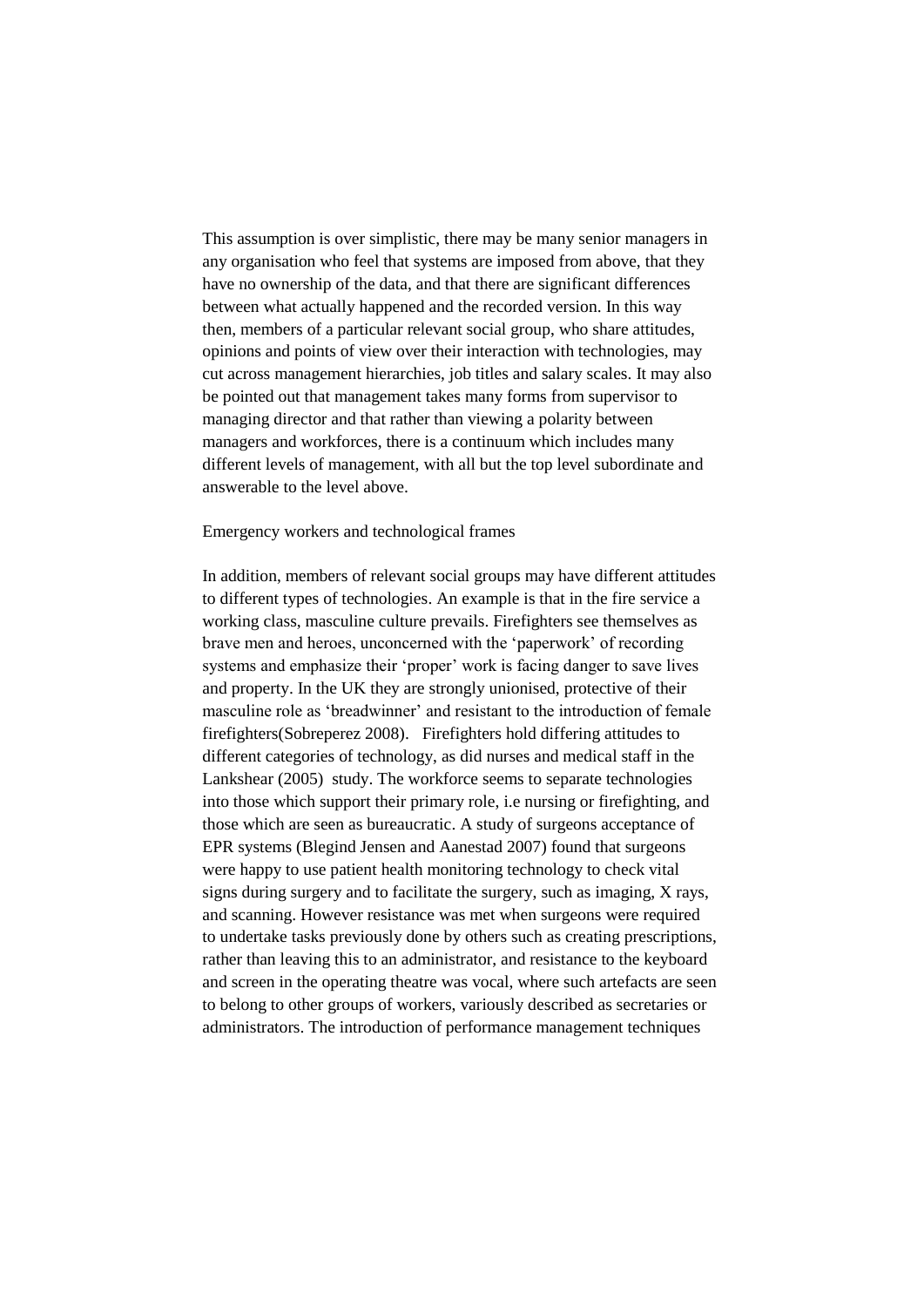in the UK public sector in the 1980's has become entrenched and the associated determination of performance targets and the link to resource allocation is now widespread. This has been termed New Public management (NPM) and includes financial monitoring and accountability, the establishment of 'internal markets' between service providers and within organisations, and the development of a range of performance measures and benchmarking techniques by which individuals, units, departments, sections, divisions and entire organisations are compared and judged by their managers, by service receivers and by the taxpayer and politicians through the media (Hood 1991; Osbourne and Gaebler 1992; Hoggett 1996; Pollitt 1997; Hood, James et al. 1999; Thomas and Davies 2005). It is the information overhead imposed by this development that ensure professionals at all levels must micro-record much of their activity and compare it to national and local benchmarks, league tables, and performance monitoring systems. Often emergency professionals must undertake this, as the only personnel 'in situ' at an emergency, and this often causes resentment due to incongruent technological frames between administrators and emergency workers.

Information users in emergency healthcare or blue-light emergency services are often highly trained professionals in firefighting, healthcare or social work and crucially do not see record keeping as part of their job. They are frustrated and annoyed at having to keep records which may be seen to undermine their professional autonomy. They see computer use and record keeping as someone else's job; they often do not have ownership of information and consider it 'nothing to do with me'. Their 'real' job is nursing, putting out fires, or assisting vulnerable children or adults from dysfunctional families which may include emergency crises arising from mental health and drug abuse issues (Lankshear, Ettorre et al. 2005; Sobreperez 2008; Broadhurst, Wastell et al. 2010).

#### Relevant Social Groups and Frame Dimensions

With reference to information technology in organisations, there are generally a number of social groups critical to the development of technological change (Kling and Gerson 1978). These include at least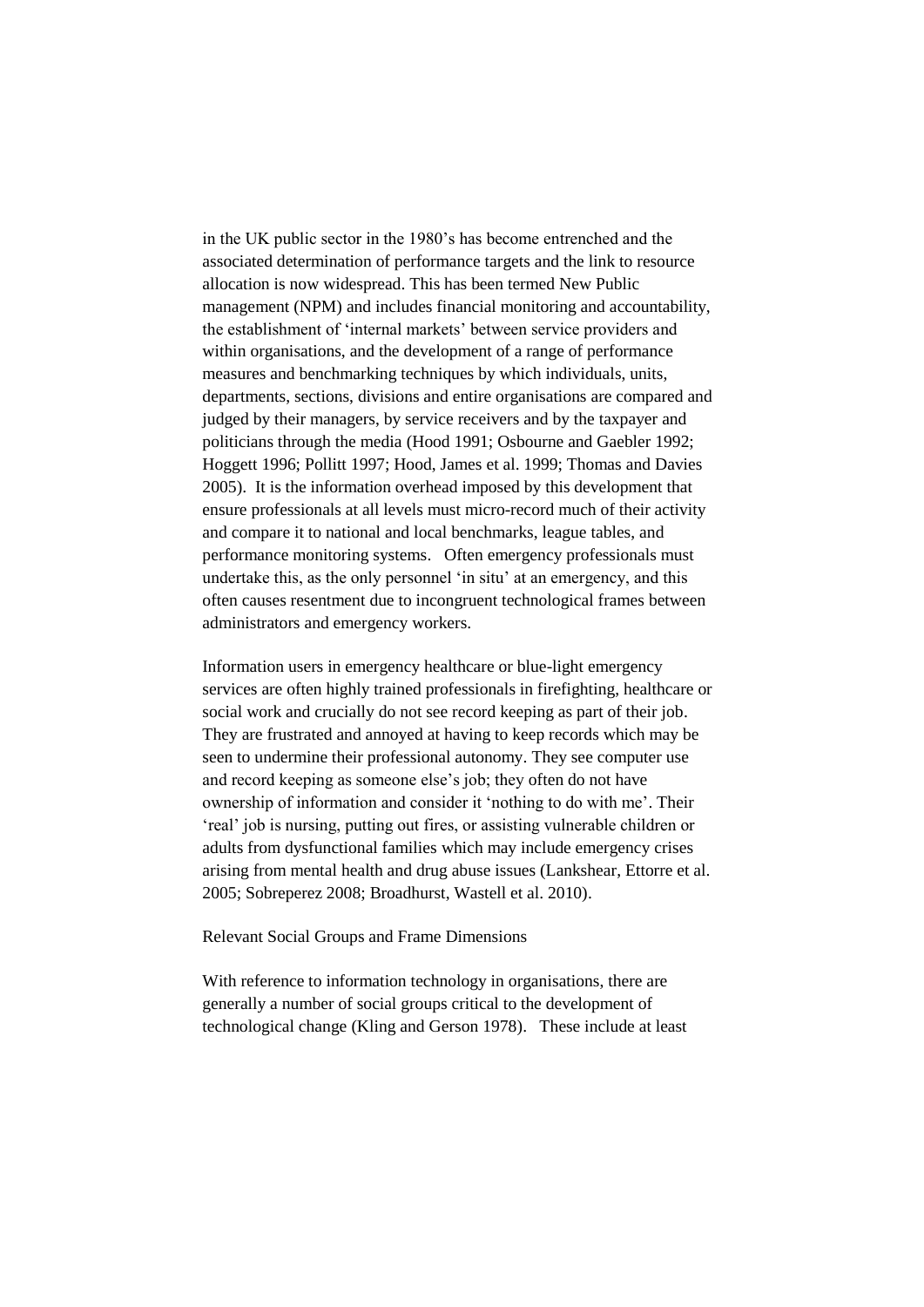managers, systems developers and users, and of course several categories of each may share or overlap frames. The different groups of users then, are open to amendment and an individual may belong to several groups at anyone time. This implies that technological frames are fluid and individual and may appear to negate and subvert the idea of shared technological frames. However if we use the goals, problems and strategies structure identified by Prell (2009) and taken from Bijker (1993), we can see that the notion of congruence can be underpinned by the notion that where these three structural items are shared, the technological frame can be shared, across professions, agencies, and specialisms. During the ephemeral time period of the emergency incident, sharing of frames is given great relevance, however once the danger is past, those who need to use technology to make records, or to monitor stability, will be left to their own particular specialisms.

## Emergency Incidents and Technology

In an emergency situation the problems might be exemplified as extricating trapped people, managing traffic flow around the incident, putting out fire or managing individual injuries. The goals might be to solve these issues while at the same time preserving life and property, reducing damage to people and property, minimising disruption to traffic flow etc. The strategies will include the assessment and prioritisation of necessary action and communication with additional support systems such as air ambulance or additional specialist equipment. This brief outline gives very general scenarios where problems, goals and strategies are shared which is important for the next stage of the analysis.

Firefighters are willing to use sensors to check toxicity, temperatures and location, and medical staff are happy and willing to use all kinds of technologies to monitor and check patient progress. However when it comes to the record-keeping and the compilation of statistics for benchmarking, performance monitoring or comparison, a marked lack of compliance is evident. Thus actors are members of several differing technological frames, which may conflict or overlap. It seems clear that resistance displayed is not resistance to the technology, but to the task.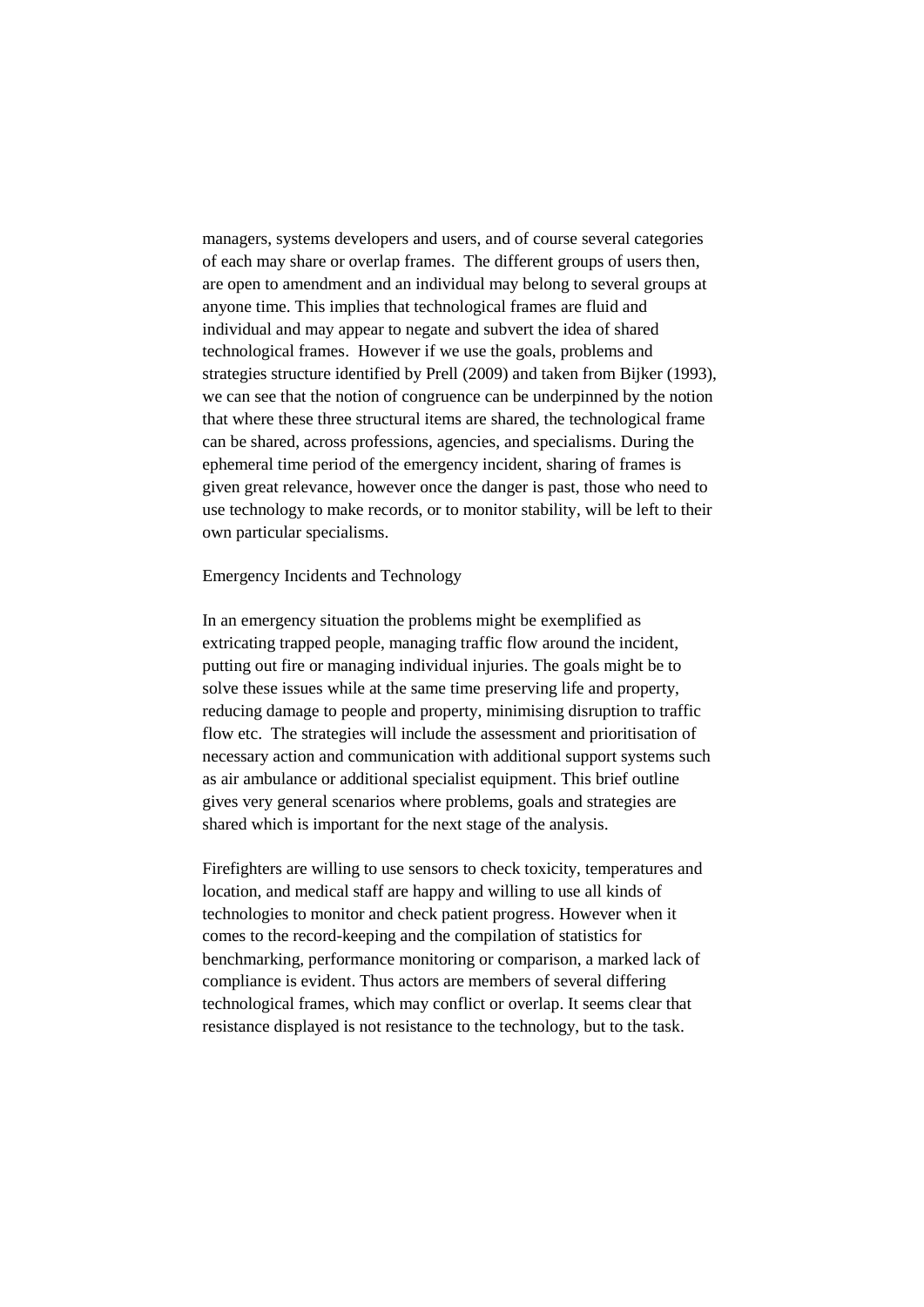Many emergency workers are very well aware of and protective of their professional discretion and thoroughly reject managerial standardisation, regulation, bureaucratisation and monitoring of their role.

The cultural and institutional foundations of differing frames (Davidson 2006) can be distinguished by the differing educational backgrounds, career paths, workplace and data usage of the relevant social groups which may account for incompatible attitudes to data collection and utilisation. Understandings, interpretations and expectations of information systems are framed and reframed through the exercise of power (Lin and Silva 2005) thus in the context of data collection and usage, emergency workers are in the least powerful position. In the exercise of their skill in emergency situations however, they are in the most powerful position, through the tacit knowledge and skills they have and through the professional autonomy they hold.

Technological frame theory suggests a fixed view by individuals who work as a group. These groups are identified as such in that they share elements of knowledge, agree over meanings, have a set of beliefs in common, and share assumptions and expectations. They are referred to, and in many ways behave in some situations, as a unit. The emergency situation though, includes the following

- Life and death situations
- Dynamic fast changing situations
- The need for immediate and robust decision making

## **Technological bubbles**

The author presents an alternative notion; that of the technological bubble – an attitude to technology shared by groups of individuals who only temporarily share the beliefs, requirements, trust and knowledge of a certain technology. Once the moment has passed, the shared belief is no longer required and the bubble is burst. Rather than viewing attitudes and approaches to technology as framebound, it may be more appropriate to look at a less rigid model. The notion of the technological bubble arises as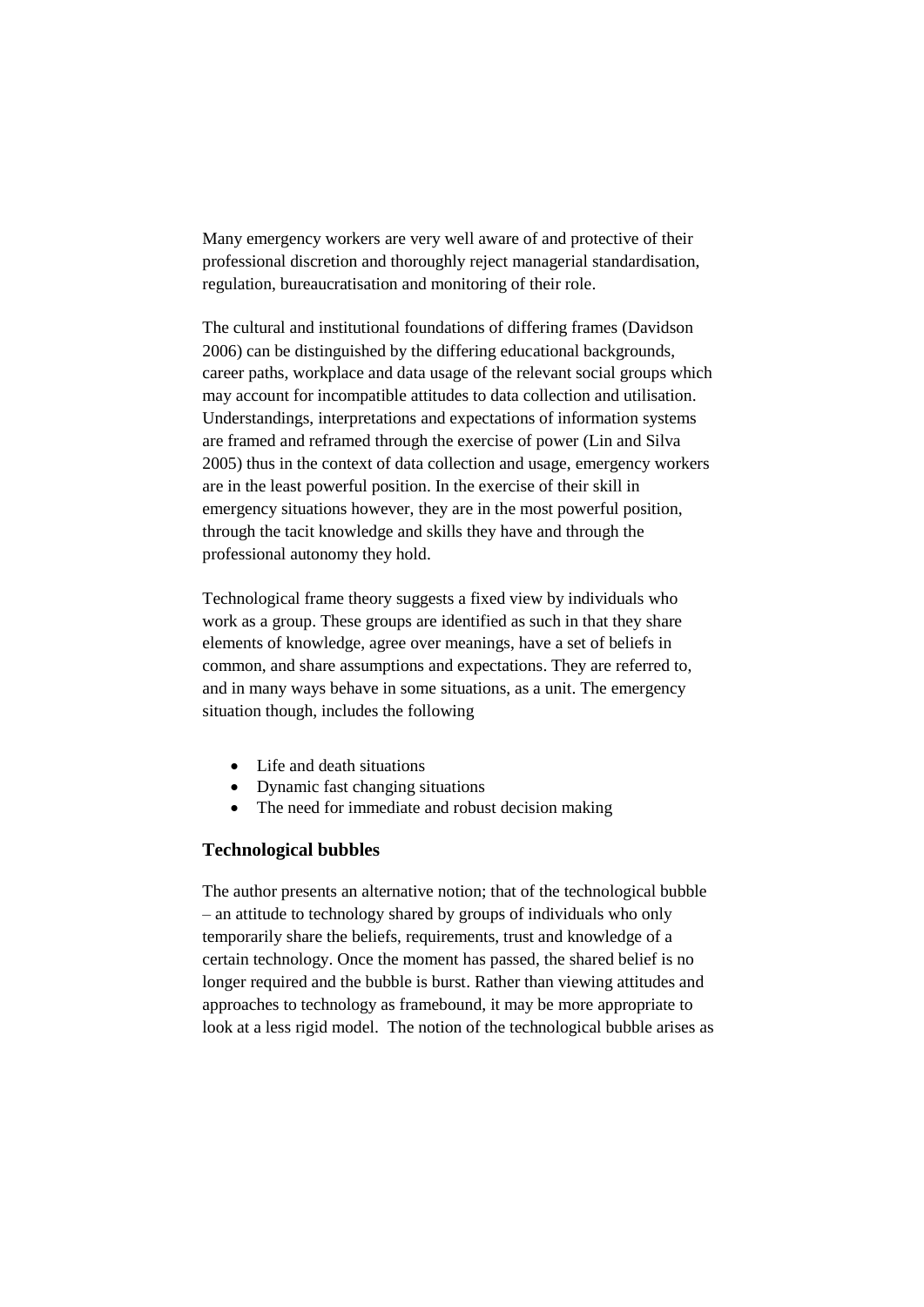an analogy which may be more appropriate. Particularly in circumstances which involve factors such as dynamic decision making, fast changing situations with far-reaching consequences, and a mixture of professionals and specialists with individual technological knowledge and skills. The work of emergency services is an extreme example of this type of situation.

Bubbles are soft edged, they sometimes arise in numbers and sometimes the edges between them blend so that two or more bubbles become one. In an emergency situation then technological bubbles arise around a particular event or component of the situation, e.g. freeing someone trapped, or dealing with chemical spillage. Those working on that component of the situation will share the technical bubble, such as sensors, monitors or cutting equipment, and although they do not all deal with the technology, they share an attitude to it, in that they give it priority, as a strategy to solve the shared problem and reach the shared goal.

Bubbles are ephemeral, they last only as long as the surface tension is sufficient to hold them in place. This matches the emergency service technological bubble as the goals and priorities will merge and shift as different components of the incident take priority but the bubble will be over when the goal is reached. Technological bubbles then will also blend, merge and burst as different technologies are used an supported by sets and subsets of people involved in the incident. In some emergency situations people come together from different agencies and from across regions, they may be complete strangers and never meet again, however for a brief time period, they share a technological bubble. There will often be multiple bubbles, indeed a foam of bubbles, present at the same incident and in a constant state of emerging, merging, dividing and bursting.

Technological bubbles are three dimensional and can include many factors, underlying dynamics and structures such as targets and benchmarks, and the complex relationships between differing professions, specialists and agencies present at an emergency incident.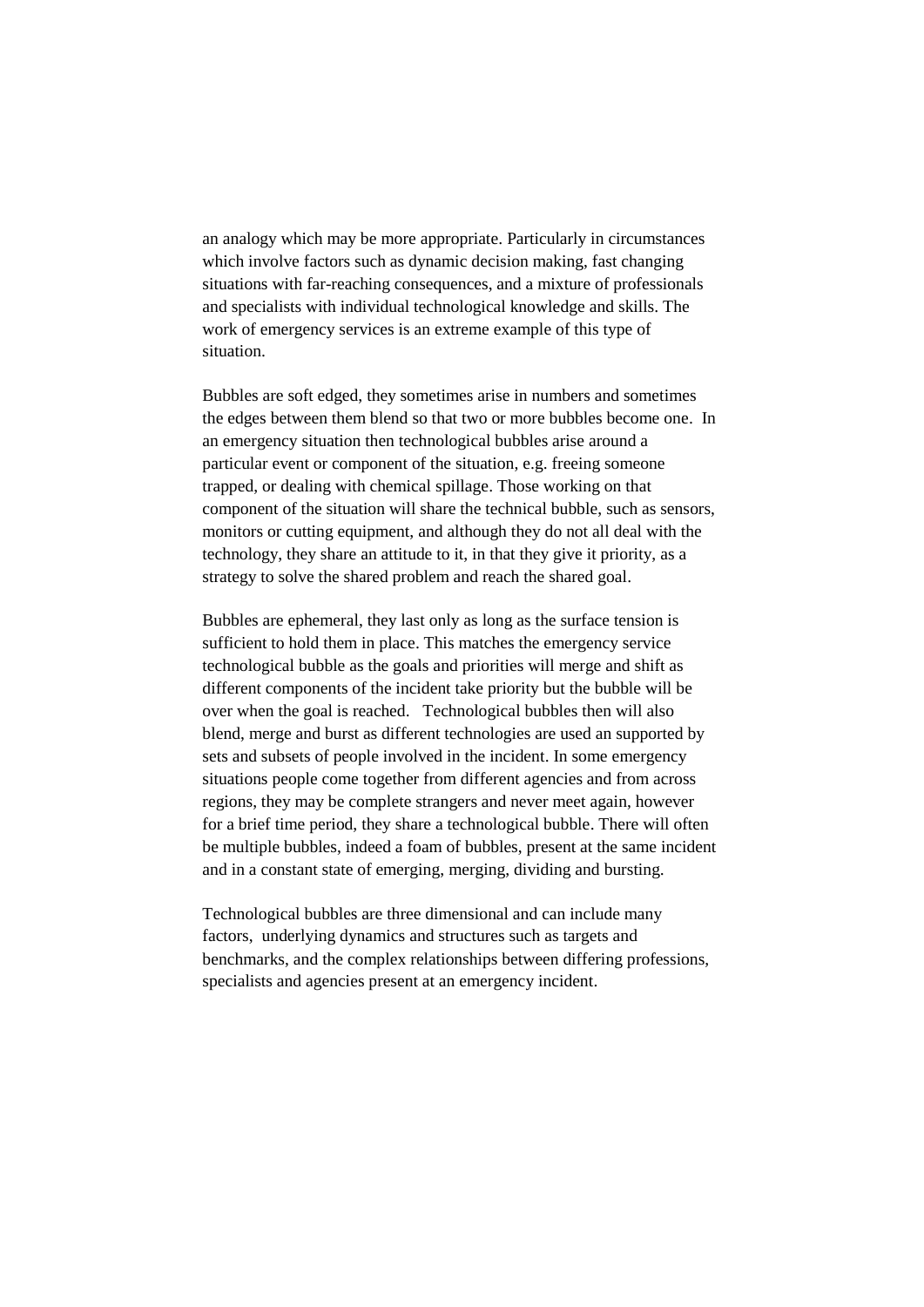## **Conclusion**

To conclude, technological frames theory is a well used model which may be entirely appropriate for many standard organisational situations. However there are many situations for which it is not a suitable and appropriate tool. The work of emergency services is an extreme example of the type of work that does not lend itself to the notion of technological frames and the author suggests that the notion of the technological bubble is a more appropriate analogy due to the properties of dimension, transience and shape changing.

It seems then that where technology is seen to support the primary function of the emergency worker in an emergency situation, it will be seen with one lens and will fall into a technological frame which views this as acceptable and adoptable. Where the technology is perceived to support an organisational function not accepted as part of the emergency workers tasks, i.e. when the bubble bursts and routine bureaucratic tasks retake priority, it will fall into a different technological frame and will be resisted or rejected.

Several previous studies involving emergency situations have been referred to in this analysis, but currently the notion of technological bubbles is not supported by empirical primary data collection. An empirical study is necessary to observe and substantiate the notion and amend or adapt the suggested bubble representation.

Although the emergency services are used here this may be a useful model for examining other ephemeral situations such as sports events, theatrical and arts based events, conferences and sales fairs and other similar situations.

Acronyms

NHS – National Health Service EPR – Enterprise Resource Planning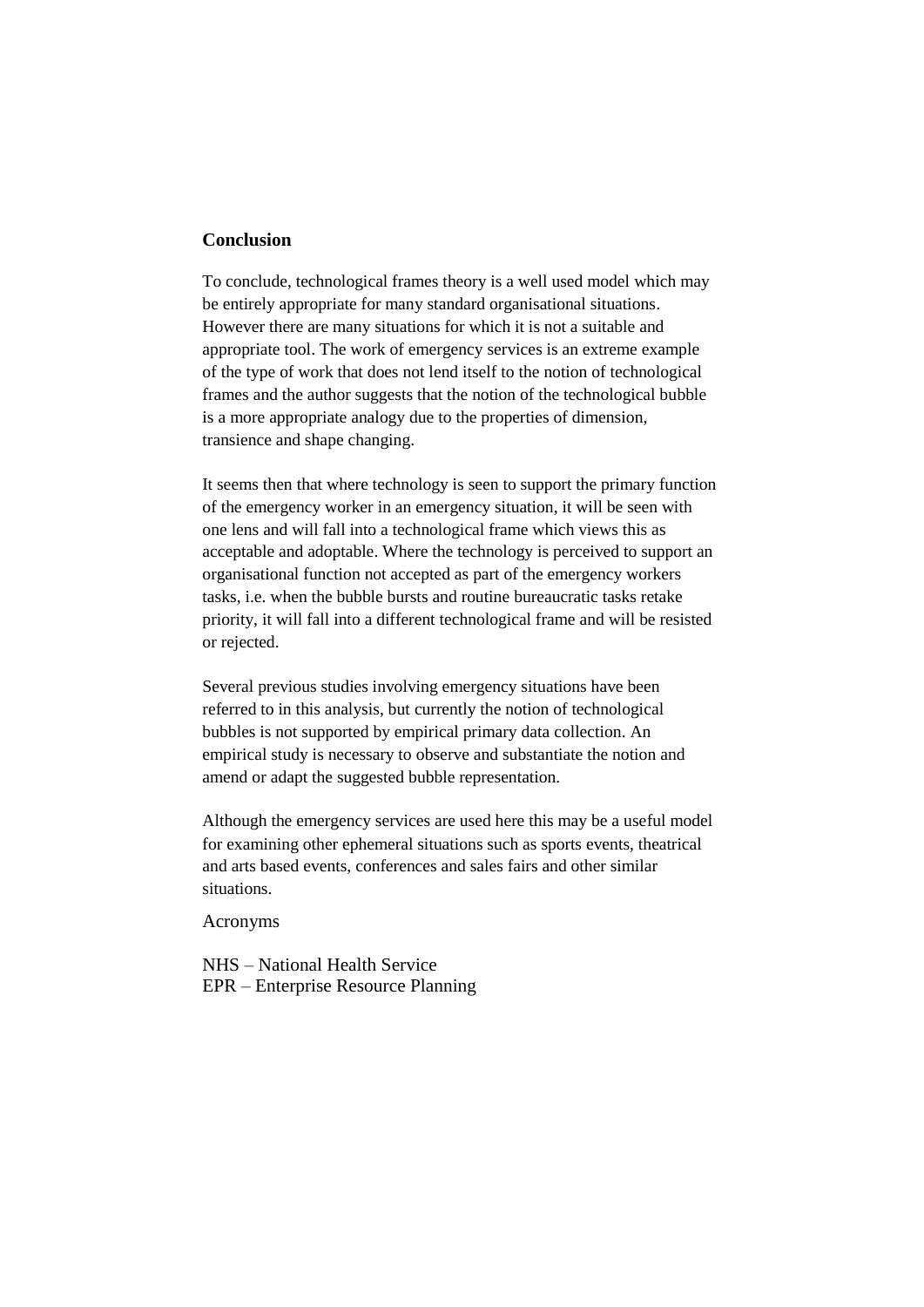#### **References**

- Beynon-Davies, P. (1999). "Human error and information systems failure: the case of the London ambulance service computer-aided despatch system project." Interacting with Computers 11: 699-720.
- Bijker, W. (1993). "Do not despair, there is life after Constructivism." Science, Technology, & Human Values 18: 113-138.
- Blegind Jensen, T. and M. Aanestad (2007). "Hospitality and hostility in hospitals: a case study of EPR adoption among surgeons." European Journal of Information Systems 16: 672-680.
- Blum, L. (1993). Vocation, friendship, and community: limitations of the personal–impersonal framework. Identity, character, and morality: essays in moral psychology. R. A. e. Flanagan O. Cambridge, MA, MIT Press: 173-97.
- Broadhurst, K., D. Wastell, et al. (2010). "Performing 'Initial Assessment': Identifying the latent Conditions for Error at the Front-Door of Local Authority Children's Services." British Journal of Social Work 40: 352-370.
- Cioffi, J. (2000). "Nurses' experiences of making decisions to call emergency assistance to their patients." Journal of Advanced Nursing 32: 108-114.
- Clements, R. V. (1991). "Litigation in Obstetrics and Gynaecology." British Journal of Obstetrics and Gynaecology 98: 423-426.
- Davidson, E. (2002). "Technology Frames and Framing: A socio-cognitive investigation of requirements." MIS Quarterly 26: 329-358.
- Edge, D. (1988). The Social Shaping of Technology. Edinburgh PICT Working PaperNo 1. Edinburgh.
- Ferneley, E. and B. Light (2006). "Secondary user relations in emerging mobile computing environments." European Journal of Information Systems 15: 301-306.
- Ferneley, E. and P. Sobreperez (2006). "Resist, Comply or Workaround: An examination of different facets of user engagement with information systems." European Journal of Information Systems 15(4): 345-356.
- Ferneley, E., P. Sobreperez, et al. (2005). Tricks or Trompe L'Oeil? An Examination of Workplace Resistance in an Information Rich Managerial Environment. 13th European Conference on Information Systems, Regensberg, Germany.
- Fincham, R., J. Fleck, et al. (1995). Expertise and Innovation:Information Strategies in the Financial Services Sector. Oxford, Oxford University Press.
- Hn Tjore, A. (2000). "A technological mediation of the nursing-medical boundary." Sociology of Health and Illness 22(721-741).
- Hoggett, P. (1996). "New modes of control in the public service." Public Administration 74: 9- 32.
- Hood, C. (1991). "A public management for all seasons." Public Administration 69: 3-19.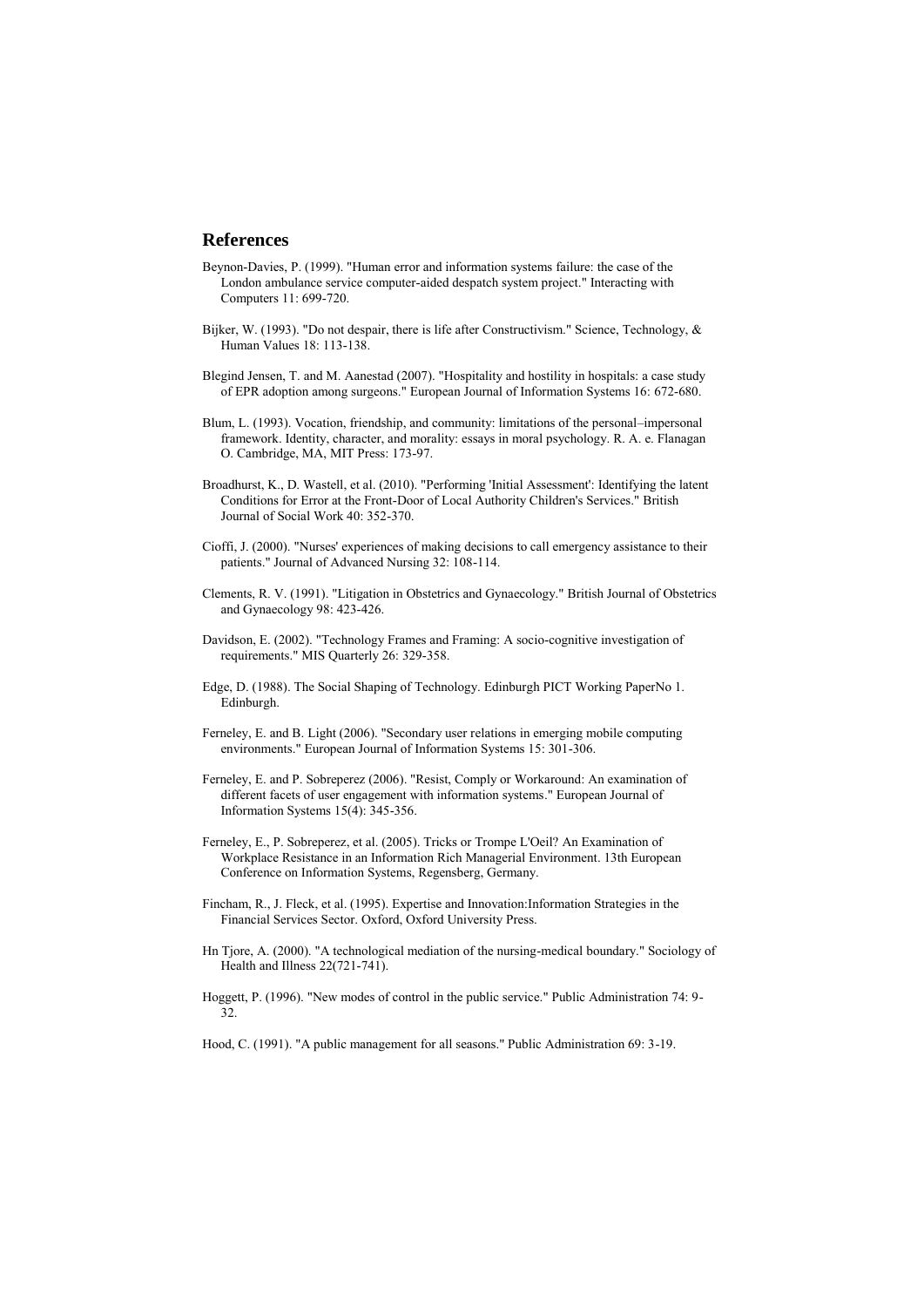- Hood, C., O. James, et al. (1999). Regulation inside government: waste watchers, quality police and sleaze busters. Oxford, Oxford University press.
- Iivari, N. and P. Abrahamsson (2002). The interaction between organisational subcultures and user-centred design - a case study of an implementation effort. 35th Annual Hawaii International Conference on Systems Science, Los Alamitos, IEEE Computer Society Press.
- James, C. E. (1993). The consequences of legal issues that face the obstetrician. Intrapartum Fetal Surveillance. J. A. Spencer and R. H. T. Ward. London, RCOG Press.
- Kessler, D. and M. McClellan (1996). "Do Doctors practice Defensive Medicine?" The Quarterly Journal of Economics 111(2): 353-390.
- Kling, R. and E. Gerson (1978). "Patterns of segmentations and intersections in the computing world." Symbolic Interaction 1(1): 24-43.
- Kobayashi, M., S. Fussell, et al. (2005). "Work Co-ordination, Workflow and workarounds in a Medical Context." CHI: 1561-1564.
- Lankshear, G., E. Ettorre, et al. (2005). "Decision-making, uncertainty and risk: Exploring the complexity of work processes in NHS delivery suites." Health, Risk and Society 7(4): 361- 377.
- Lankshear, G. and D. Mason (2001). "Technology and Ethical Dilemmas in a Medical Setting: Privacy, Professional Autonomy, Life and Death." Ethics and Information Technology 3(3): 225-235.
- Lin, A. and L. Silva (2005). "The Social and Political construction of technological frames." European Journal of Information Systems 14: 49-59.
- Mackenzie, D. and J. Wajcman (1985). The Social Shaping of Technology: How the Refrigerator got its hum. Milton Keynes, Open University Press.
- Markus, M., L. (1983). "Power, Politics, and MIS Implementation." Communications of the ACM 26(6): 430-444.
- McGovern, T. and C. Hicks (2004). "How political processes shaped the IT adoption by a small make to order company: A Case study in the insulated wire and cable industry." Information and Management 42: 243-257.
- Newcomer, K. and S. Caudle (1991). "Evaluating Public Sector Information Systems: More than meets the eye." Public Administration review 51(5): 377-384.
- Orlikowski, W. J. and D. C. Gash (1994). "Technological Frames:Making Sense of Information Technology in Organizations." ACM Transactions on Information Systems 12(2): 669-702.
- Osbourne, D. and T. Gaebler (1992). Re-inventing government. Reading MA, Addison-Wesley.
- Pinch, T. F. and W. E. Bijker (1984). "The Social Construction of Facts and Artifacts:Or How the Sociology of Science and Technology might benefit each other." Social Studies of Science 14: 399-441.